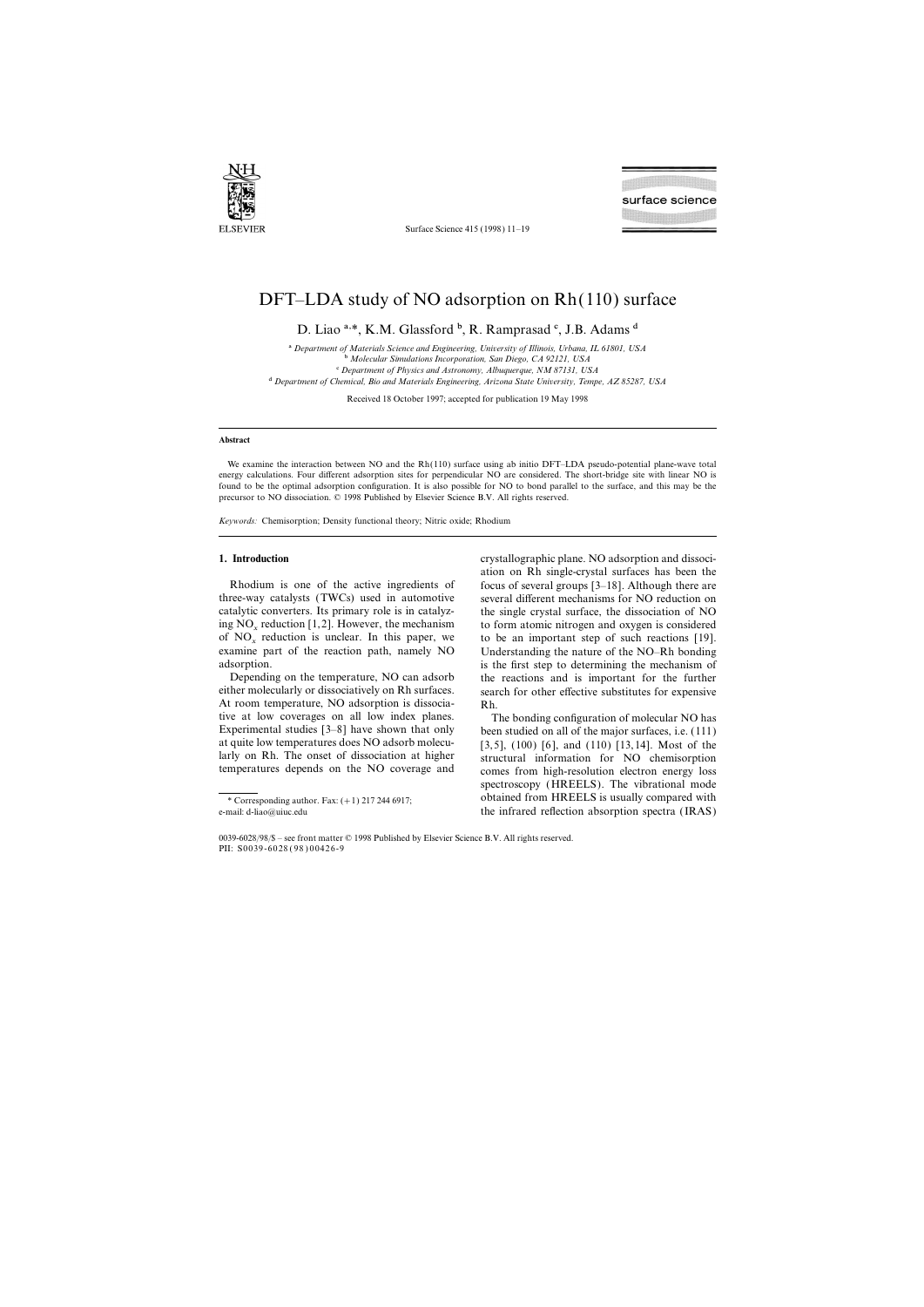of metal–nitrosyl cluster compounds and assigned mode with frequency of 1580–1678 cm<sup>-1</sup> is the corresponding site and configuration by ana- observed at higher coverages, which they assigned logue [20,21]. Dynamical LEED analysis has also to a vertically bonded species at twofold bridge been employed to resolve the bonding geometry sites. [5]. The various configurations of NO bonding Clean Rh(110) usually forms an unrefound for the major low index planes are reviewed constructed surface. A clean, metastable  $(1 \times 2)$ briefly below. The reconstructed surface with missing-row-type struc-

exists about the adsorption site. The HREELS to be less active towards NO dissociation [17]. study by Root et al. [3] has shown a single bridge- Most structural information available about NO bonded state with NO perpendicular to the surface adsorbates on  $Rh(110)$  is for the more stable at all coverages. No LEED pattern other than the  $(1\times1)$  surface.  $(1 \times 1)$  was observed at 95 K. Kao et al. [5] For the adsorption of NO on the  $(1 \times 1)$  surface reported that the adsorption sites of NO depend of Rh(110), a poorly ordered  $c(2\times8)$  structure strongly on surface coverage and adsorption tem- has been reported for saturation coverage at perature. Their HREELS shows that NO adsorbed around 120 K [14,17,18], and the saturation coverat 120 K only occupies bridge sites, whereas new age is evaluated to be 0.9 ML by X-ray photoemisenergy loss peaks were found after much larger sion spectroscopy (XPS) [18] and 0.82 by exposures at 250 K which they attributed to the temperature programmed desorption (TPD) [17]. appearance of on-top linear species. They also Baraldi et al. [17] speculated that NO molecules observed a  $c(4\times2)$  LEED pattern (0.5 coverage) were absorbed on the ridges in a zigzag way and at 120 K and a  $(2\times2)$  (0.75 coverage) pattern at tilted. This structure converts to a  $(2\times1)$ pg after 250 K. Their dynamical LEED analysis of the being heated to  $\sim$  200 K. Although they did not latter favored a model with two NO molecules in observe any LEED pattern, Cautero et al. [13] near-top-sites and one in a bridge site, all perpen- reported there was only one adsorption state in dicular to the surface. Kim et al. [15] also studied their HREELS study for NO adsorption for the the geometry of the  $(2\times2)$ -3NO structure by X-ray whole coverage range. The measured N–O stretchphotoelectron diffraction. Their structural model ing mode shifts from 1560 to 1710 cm<sup>-1</sup> with consists of NO molecules bound to atop, threefold increasing NO coverage, which falls into the range hollow fcc, and threefold hollow hcp sites with the of on-top bent NO. However, their off-specular molecule axis normal to the surface. measurement did not support the existence of off-

found that, at 100 K and all coverage, the adsorp- linear bridge-bonding configuration instead and tion is predominately molecular, with a small argued that the N–O vibrational band was close dissociative contribution at low coverage. They to that of linear bridge-bonded NO on  $Rh(100)$ . suggest that there are two major chemisorption The linear geometry model is also supported by a states involved: one is a normal molecular adsorp- synchrotron radiation study by Morgante et al. tion and the other has highly inclined NO mole- [14] whose near edge X-ray adsorption spectra cules whose N and O atoms are both bound to (NEXAFS) indicate that the molecule axis is close the surface with a weakened N–O bond. Upon to normal to the surface at all coverages. Their heating, the latter decomposed before desorption. result shows the molecule is either dynamically or Later, Villarrubia and Ho [6] reported two adsorp- statically tilted by  $11 \pm 5^{\circ}$ . tion states from their HREELS experiment. The Thus, some ambiguity still exists regarding the low vibrational frequency of 920 cm−1 observed structure of NO adsorbates. Assignment of vibraat low NO coverage and at temperatures lower tional modes to certain configurations on surfaces than 140 K is assigned to the N–O stretching mode by comparison with nitrosyl compounds is quesof a highly inclined species. This species dissociates tionable because of the intrinsic differences readily at temperatures above 140 K. Another between the extended surface and the compounds

For NO adsorption on  $Rh(111)$ , disagreement ture can also be prepared [22,23], which is reported

In the case of NO/Rh(100), Ho and White [10] normally bound NO molecules. They proposed a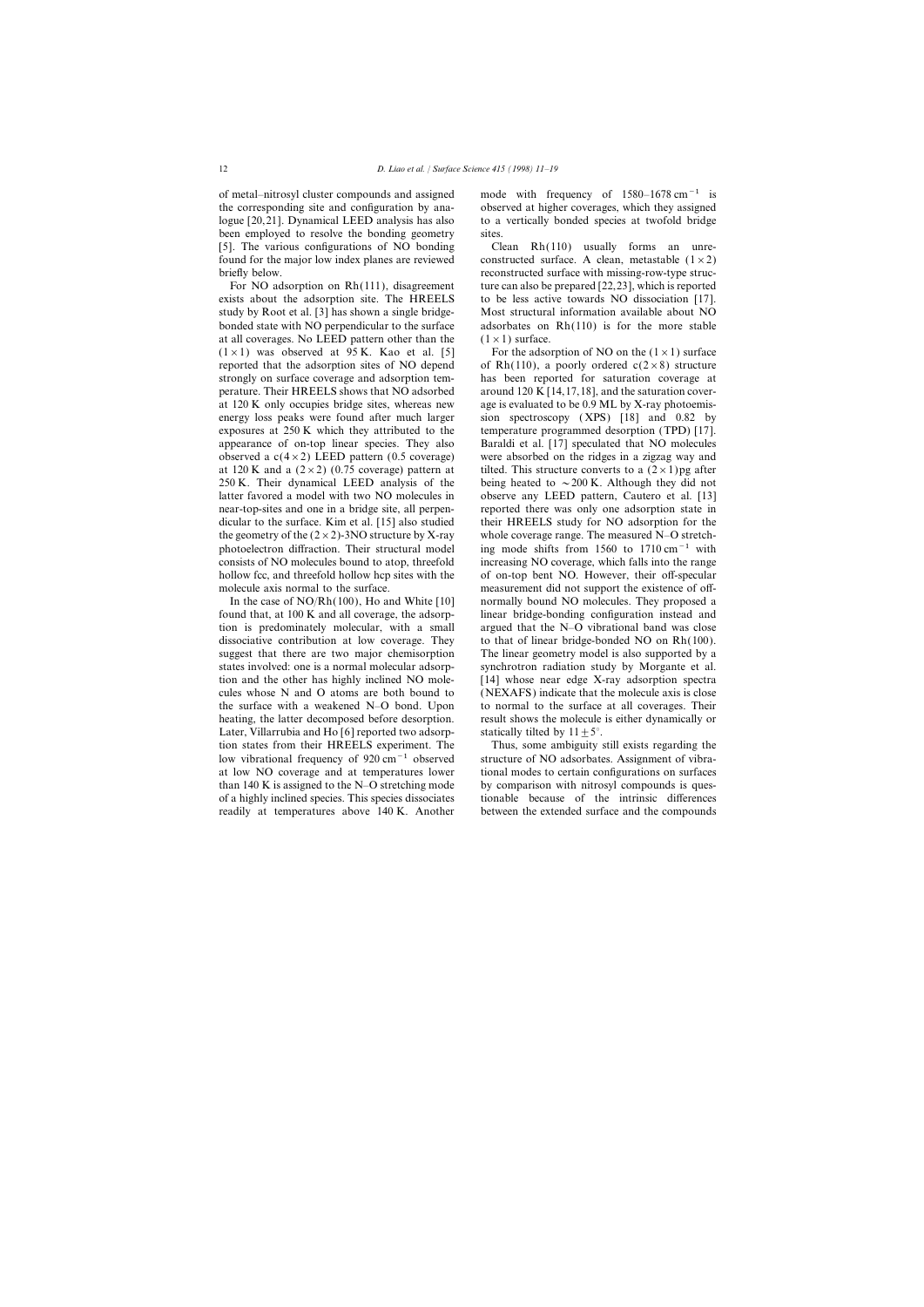There are not many relevant theoretical calcula- set. tions of NO chemisorption on metal surfaces. Spin polarization is not considered in our Most of the calculations are based on small cluster calculations because it usually makes only a<br>models [25] which do not reliably describe NO iminor contribution to the total energy of most models [25] which do not reliably describe NO minor contribution to the total energy of most<br>bonding to metallic surfaces. Among the few theo-<br>molecules and the effect on molecular geometries bonding to metallic surfaces. Among the few theo-<br>
retical studies of NO adsorption on single-crystal is negligible. Previous local-spin-density approxiretical studies of NO adsorption on single-crystal is negligible. Previous local-spin-density approxi-<br>Rh surfaces, Hoffmann and co-workers studied in mation (LSDA) calculations [33] for diatomic NO/Rh(100) using the extended Hückel theory molecules showed that average difference was<br>(EHT) [26,27], a very approximate quantum about 1% in bond lengths and 5% in the vibra-(EHT) [26,27], a very approximate quantum about  $1\%$  in bond lengths, and  $5\%$  in the vibra-<br>method. They found that, for several coverages in the vibramethod. They found that, for several coverages<br>
rangin frequencies. Earlier LDA calculations<br>
rangin from 0.25 to 1, the binding energies of<br>
geometries with NO bound to bridges are significantly higher (0.74 eV for c(2 ×

concentrates on the adsorption configuration of<br>NO molecules on the Rh(110) surface. The adsorp-<br>tion energies at four different sites are compared<br>O potentials. No ghost state was introduced [39] tion energies at four different sites are compared<br>and the bridge-site is found to be the energetically<br>from our choice of local components and core<br>favored site. We also calculated the energy of the<br>radii. bending geometry and the preferred geometry is The criteria for self-consistency was that the determined to be linear at this coverage. Fourier components of the potential differed by

Alder exchange-correlation potential [31] as test, the total energies of bulk Rh, and the mole-

[24]. Besides that, owing to the lack of dynamic parameterized by Perdew and Zunger [32] was LEED analysis or other structure-determining used, and the Kohn–Sham equations [29,30] were method, the details of the structure are not known. solved self-consistently using a plane-wave basis

mation (LSDA) calculations [33] for diatomic

There have not been any prior theoretical calcu-<br>lations of NO on Rh(110). Starting from a simpli-<br>fied (2 × 1)-NO model, this first-principles study<br>concentrates on the adsorption configuration of both s and p components

less than 0.01 mRy from the previous iteration. At self-consistency, the total energy was stable to **2. Methods of calculation** within  $10^{-5}$  eV/atom.

Choosing an adequate number of plane-waves The calculations presented here are based on in the basis and *k* points in sampling of the the local-density approximation (LDA) to density Brillouin zone (BZ) is important for total energy functional theory (DFT) [29,30]. The Ceperley– convergence in the structural calculations. In our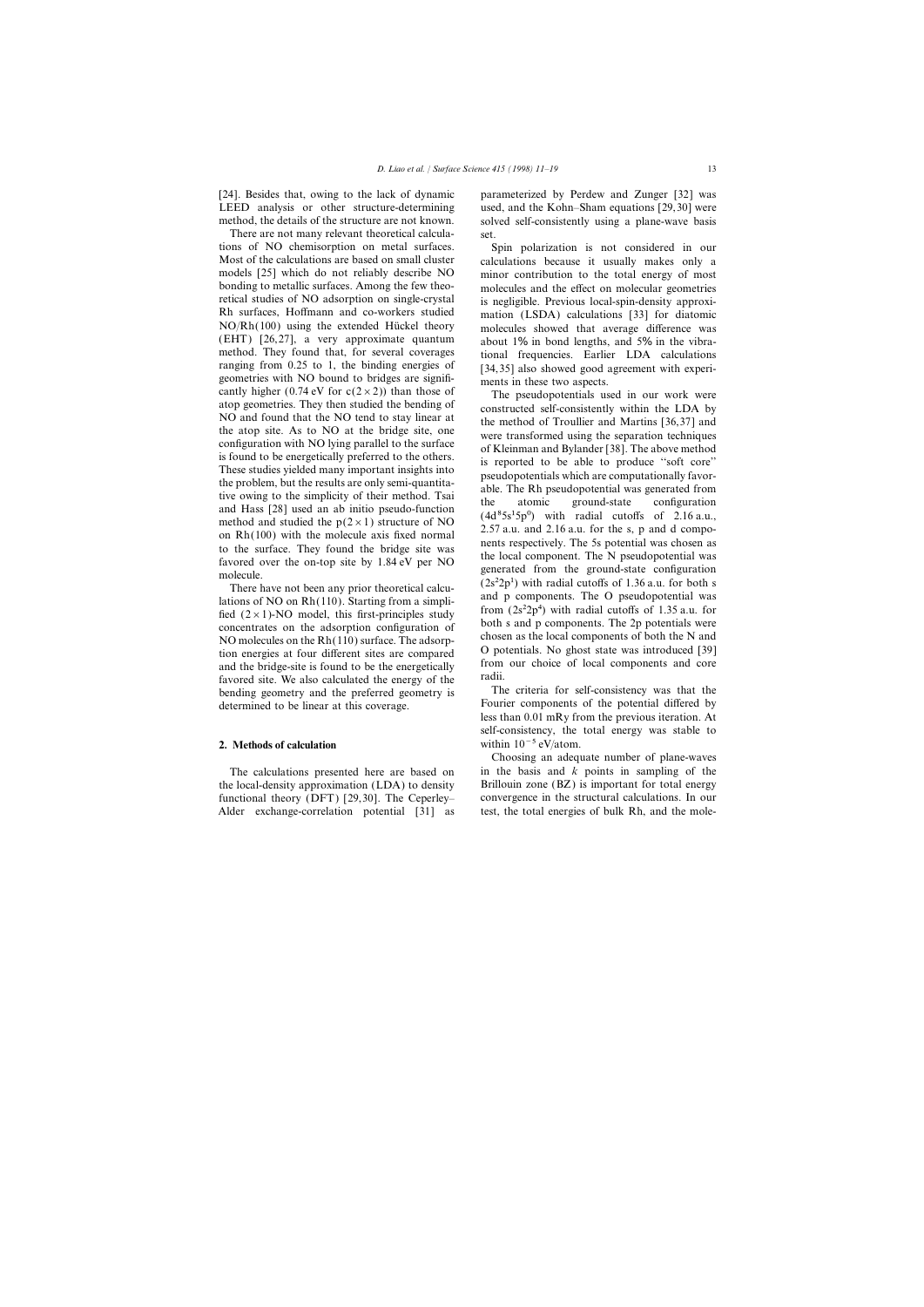cules  $N_2$  and  $O_2$ , were calculated using varying number of plane waves and k points.

bulk Rh. Increasing it to 81 Ry decreased the total chosen for  $N_2$  and  $O_2$ . The energies per atom are the Rh slab was fixed in the bulk position to 2.04 aV and 0.07 aV laws when are  $F = 5121 R$ . is used. Therefore, we chose a plane-wave cutoff energy of 64 Ry in all the structural studies. 18 special *k* points (per irreducible wedge of BZ) were used for calculation of the bulk Rh structure. **3. Results and discussion** Increasing the number of special *k* points to 28<br>
only changed the total energy by 0.01 eV/atom. We first did calculations to determine the struc-<br>
Early energy by 0.01 eV/atom. We first did calculations to determine the For larger supercells, we used six special *k* points tures of bulk Rh, a Rh slab and the molecules for the clean Rh(110) surface, and two special *k*  $N_2$ ,  $O_2$ , and NO. They served as tests for the points for the NO-c for the clean Rh(110) surface, and two special  $k$ 

 $(10 \times 10 \times 10)$  a.u.<sup>3</sup> was used for the molecular *3.1. Bulk Rh* calculation. This size was reported to be large *3.1. Bulk Rh* enough that the calculated structural parameters<br>are insensitive to the spacing, except for molecules<br>are insensitive to the spacing, except for molecules<br>state was obtained by minimizing the total energy<br>f(13,35). Two la Supercell sizes of  $(a_0/\sqrt{2}) \times a_0 \times (4a_0/\sqrt{2})$  were experimental value; this is slightly higher than chosen for the clean Rh(110) surface and expected, since LDA generally overestimates the  $\sqrt{2} \times a_0 \times (4a)$  $(2a_0/\sqrt{2}) \times a_0 \times (4a)$ face, where  $a_0$  is the face, where  $a_0$  is the calculated bulk lattice con-<br>stant. The large space (six bulk (110) interplanar value measured at ambient conditions [46]. spacings) inserted between the slabs ensured a Although the 0 K value is not known, the bulk well-converged total energy. For the chemisorbed moduli of two similar metals, Pd and Pt, are systems, the NO molecule was put on only one increased by 1.2% and 2.0%, upon cooling from side of the Rh surface to obtain enough vacuum room temperature to  $0 K [48]$ . Thus, the  $0 K$  value space and avoid interaction between the strong for Rh is estimated to be  $2.75 \times 10^{11}$  Pa. Our error NO dipoles from adjacent surfaces. Geometry opti- is about 10% higher, which is reasonable.

mizations were performed using a conjugate gradient minimization method. In most cases, all atoms The results show that a plane-wave cutoff energy were allowed to move in an unconstrained manner of 49 Ry yields well-converged total energies for until the magnitude of the forces was less than bulk Rh. Increasing it to 81 Ry decreased the total  $0.008$  Ry a.u.<sup>-1</sup>. The only exception is NO adsorpenergy by only 0.01 eV/atom.  $E_{\text{cut}}$  of 64 Ry was tion on the Rh surface, where the bottom layer of chosen for N<sub>2</sub> and O<sub>2</sub>. The energies per atom are the Rh slab was fixed in the bulk position to 0.04 eV and 0.07 eV lower when an  $E_{\text{cut}}$  of 121 Ry simulate the effect of a thicker substrate on the is used. Therefore, we chose a plane-wave cutoff top layers.

 $N_2$ ,  $O_2$ , and NO. They served as tests for the points for the NO-covered Rh(110) surface (see<br>below). They were all found to yield well-con-<br>verged results.<br>The supercell method is used in the molecule<br>and surface calculations. A supercell of size<br>and surface.

cohesive energy by  $10-20\%$  [47]. The bulk moduvalue measured at ambient conditions [46].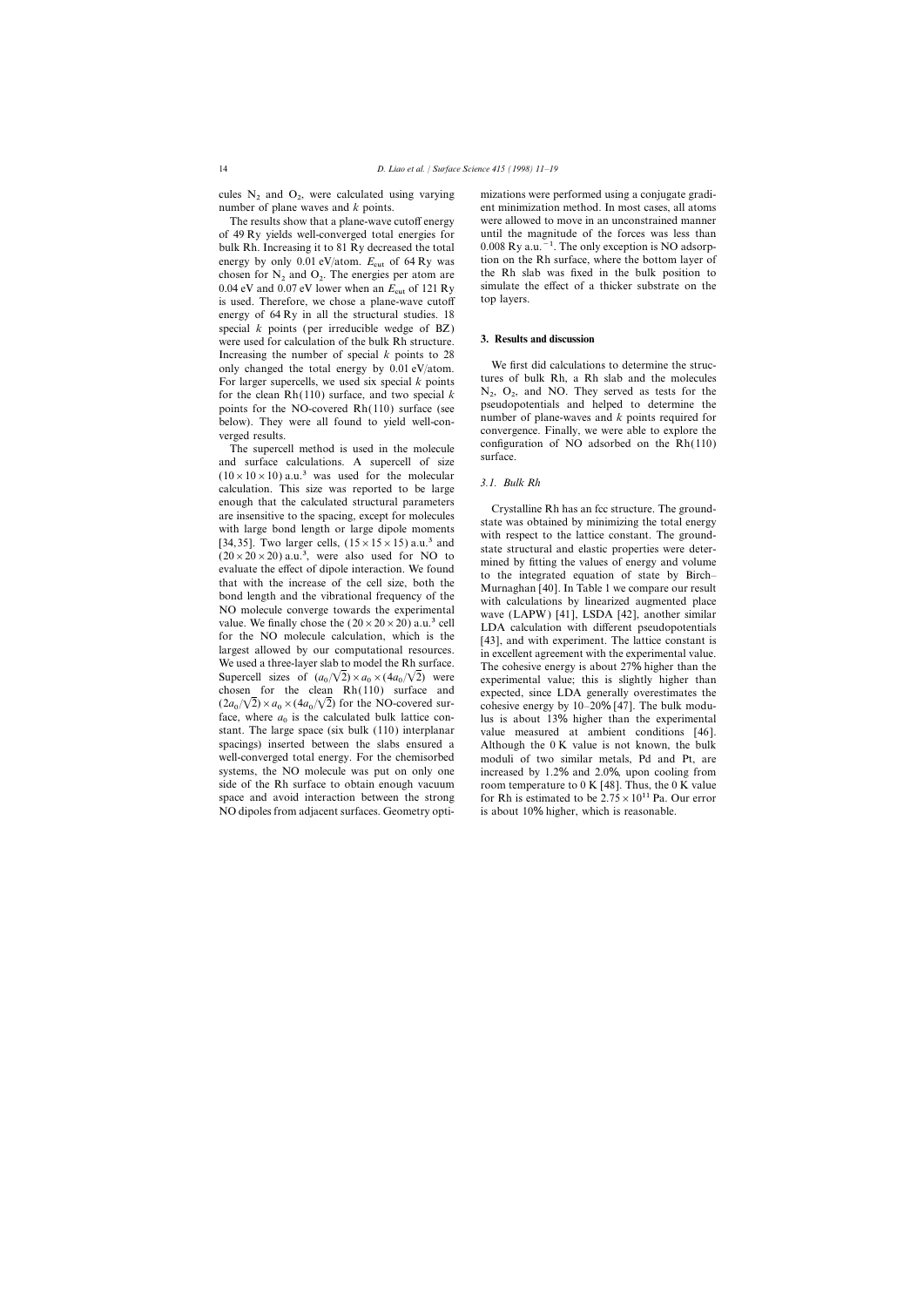|                                                                | LAPW $[41]$   | $LSDA$ [42]             | LDA [43]               | Present work            | Experiment                                |
|----------------------------------------------------------------|---------------|-------------------------|------------------------|-------------------------|-------------------------------------------|
| $a_0$ (a.u.)<br>$E_0$ (eV/atom)<br>$B_0$ (10 <sup>11</sup> Pa) | 7.091<br>3.31 | 7.131<br>5.972<br>3.014 | 7.173<br>10.82<br>3.15 | 7.200<br>7.319<br>3.046 | 7.186 [44]<br>5.75 [45]<br>$2.75^{\rm a}$ |

Present calculations of the lattice constant, cohesive energy, and bulk modulus of Rh compared with values from other calculations and with experiment

<sup>a</sup> Estimated from the room temperature value [46].

# 3.2.  $N_2$ ,  $O_2$  and NO

Table 1

The equilibrium bond lengths  $R_e$  of  $N_2$ ,  $O_2$  and NO molecules were determined by minimizing the total energy of the molecules with respect to their  $-9.5\%$  relaxation of the first layer and a surface bond lengths. The harmonic vibrational frequen-<br>energy of 1.89 eV/atom. cies  $\omega_e$  were obtained by fitting the energy and In Table 3 our calculations are compared with bond length values around  $\pm 1\%$  of the equilibrium previous calculations and experiments. Our results bond length values around  $\pm 1\%$  of the equilibrium rium bond length  $R_e$  and vibrational frequencies [50] performed a full-potential linear-muffin-tin-<br> $\omega_e$  with the experimental values for each molecule. critical (LMTO) calculation with a seven-layer  $\omega_e$  with the experimental values for each molecule. orbital (LMTO) calculation with a seven-layer<br>Overall agreement of the calculations with experi-<br>model and only considered the ton-layer relax-Overall agreement of the calculations with experi-<br>model and only considered the top-layer relax-<br>ment is generally very good. Bond lengths are all<br>ation Both the situation and the results are very within 2%. Vibrational frequencies are excellent close to those of our three-layer model. Eichler for  $N_2$  and  $O_2$ , but there is a  $-8\%$  error for NO,<br>most likely due to the dipole interaction between

Bond lengths  $R_e$  and vibrational frequencies  $\omega_e$  for  $N_2$ ,  $O_2$  and  $NO^a$ 

| Molecule       | $R_e$ (a.u.) | $\omega_{\rm e}$ (cm <sup>-1</sup> ) |
|----------------|--------------|--------------------------------------|
| $\rm N_2$      | 2.067        | 2350                                 |
|                | (2.074)      | (2358)                               |
| O <sub>2</sub> | 2.320        | 1571                                 |
|                | (2.282)      | (1580)                               |
| NO             | 2.195        | 1757                                 |
|                | (2.175)      | (1904)                               |

For the three-layer model, geometry optimization yields a  $-7.5\%$  inward relaxation of the first layer. The surface energy for this relaxed structure is 1.83 eV/atom. Our five-layer slab model gives

bond length. In Table 2 we compare our equilib- agree well with other calculations. Methfessel et al. ation. Both the situation and the results are very for  $N_2$  and  $O_2$ , but there is a  $-8\%$  error for NO,<br>most likely due to the dipole interaction between<br>NO across the supercells. Generally, results are<br>typical for LDA calculations.<br>with experiment is difficult becaus values disagree with one another. One possible *3.3. Clean (1*×*1) Rh(110)* explanation for this disagreement is that the experi-A three-layer slab and a five-layer slab were<br>used to model the clean  $(1 \times 1)$  Rh(110) surface by hydrogen and/or other contaminants,<br>which tends to reduce the amounts of relaxation. This hypothesis is supported both by LEED work Table 2 on hydrogen-covered Rh(110) surface by Nichtl et al. [53], and by theoretical calculation of  $H(1\times1)$  Rh(100) by Feibelman and Hamann [41]. Direct experimental measurement of the surface energies of rhodium are not available. Approximate values of 2.65 J m<sup>-2</sup> and 2.85 J m<sup>-2</sup> have been estimated from the liquid surface energies and heats of sublimation respectively (for a detailed review, see Methfessel et al. [50]). Methfessel et al. took the average of the calculated values of the  $(111)$ ,  $(100)$  and  $(110)$  planes as an estimate of the surface energy and <sup>a</sup> Numbers in parentheses are experimental values [49]. got 2.74 J m<sup>-2</sup>. Our results are similar to the other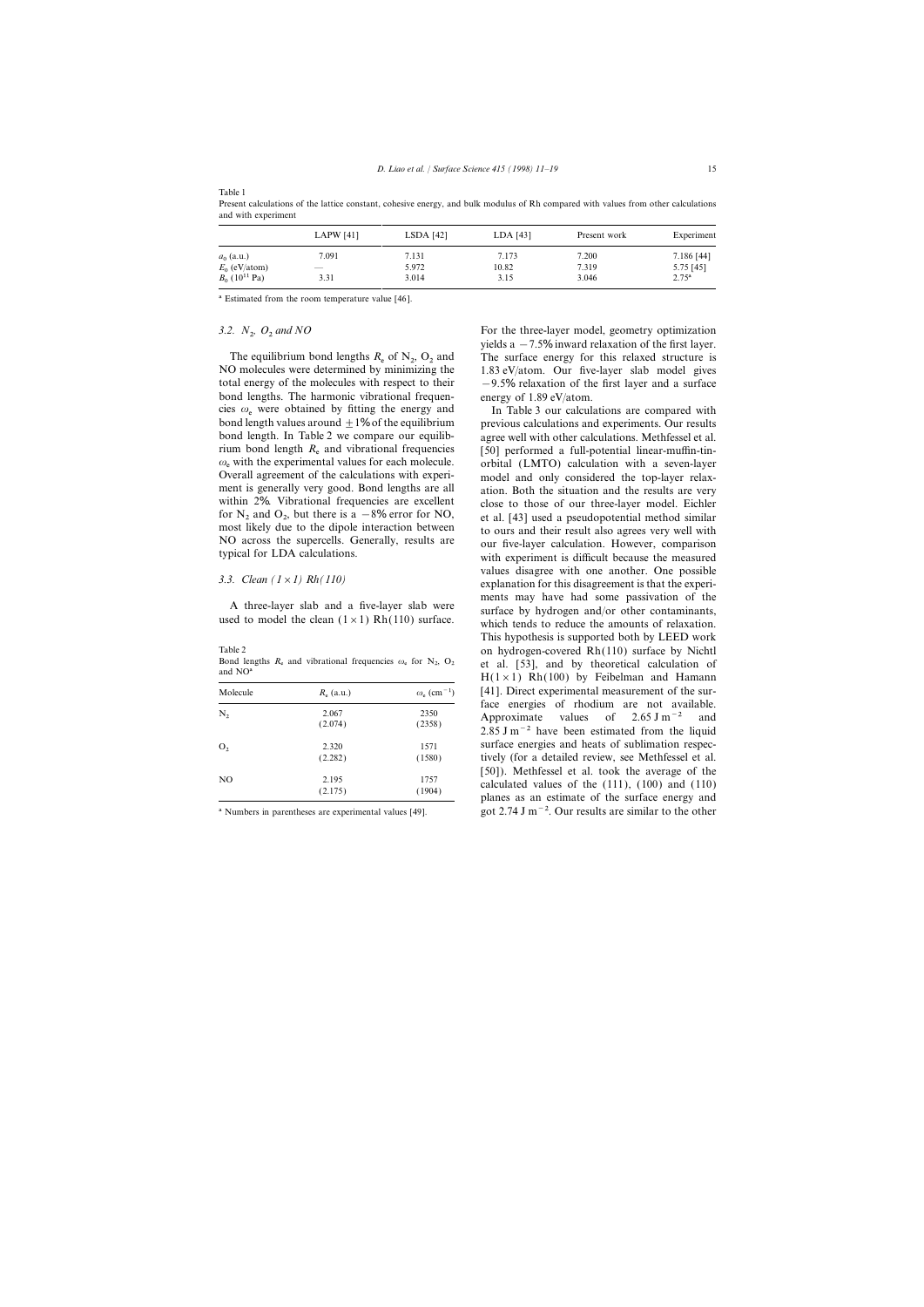Table 3

This work (3-layer) LMTO [50] This work (5-layer) LDA [43] Experiment  $\Delta d_{12}$  (%)  $\frac{1}{12}$  (%)  $-7.5$   $-9.5$   $-9.5$   $-9.8 \pm 0.6$   $-0.5+0.7$ [51]  $-2.7 \pm 2.0$ [52]  $-6.9 \pm 1.0$ [53]  $\Delta d_{23} (\%)$  $\frac{1}{23}$  (%) —  $\frac{1}{23}$  (%) —  $\frac{1}{23}$  (%) —  $\frac{2.6 \pm 0.7}{2.954}$  —  $\sigma_{110}$  (eV/atom)  $\frac{110}{110}$  (eV/atom) 1.83 1.84 1.89 2.054 —  $\sigma_{110}$  (J m<sup>-2</sup>)  $110 \text{ (J m}^{-2})$  2.86 2.88 2.95 3.23 —

Comparison of our calculated top-layer relaxation  $\Delta d_{12}$  and surface energy  $\sigma_{110}$  of the Rh(110) surface with previous calculations and experiment

calculations (see Table 3) and in reasonable where  $R_{N-0}$  are the N–O bond lengths and  $R_{Rh-N}$  agreement with experiment. represents the distances between the N atom

sent the  $(1 \times 1)$  Rh(110) surface for the study of reconstruct to a certain extent and show a signifi-NO adsorption. We can see from the above results cant reduction of inward relaxation of the top that although five or more layers is generally layer,  $\Delta d_{12}$ , further supporting the "contamina-<br>negative the describe surface relaxation in detail the ine<sup>32</sup> hunationis in Section 2.2. Within the economy required to describe surface relaxation in detail, tion'' hypothesis in Section 3.3. Within the assumpthree layers is enough to give a good approxima- tion of linear geometry, the present work finds the tion of the true surface, i.e. the inner layer short-bridge site to be preferred over other sites approaches the electronic properties of the bulk, considered. Fig. 2 shows the structure of this the outer layer those of the surface. model. Note that this is consistent with calcula-

## *3.4. NO*/*Rh(110)*

The only patterns observed for NO-covered  $(1 \times 1)$  Rh(110) surface are weak  $c(2 \times 8)$  and  $(2 \times 1)$  pg, with a saturated coverage of about 0.9, depending on the temperature. At elevated temperatures, NO dissociation begins spontaneously. We used a  $(2 \times 1)$  model with 50% coverage to study the adsorption, because this coverage is physically realizable and reasonably low for the study of the highly inclined species, but high enough that it requires a minimal unit cell size.

We first set out to find where the NO molecule can absorb perpendicular to the Rh surface. Four adsorption sites were tried: the atop site, shortbridge site, long-bridge site and fourfold site, as shown schematically in Fig. 1. The NO molecule was initially aligned perpendicular to the surface (N-down) and was placed on one of these sites<br>and allowed to relax until the total energy was<br>minimized. Table 4 lists the optimal geometries<br>(c) short-bridge; (d) fourfold. Surface atoms lie at line and the corresponding chemisorption energies, intersections.

The three-layer slab model was chosen to repre- and the nearest Rh. All the Rh(110) surfaces tions for the (100) surface that also find the bridge

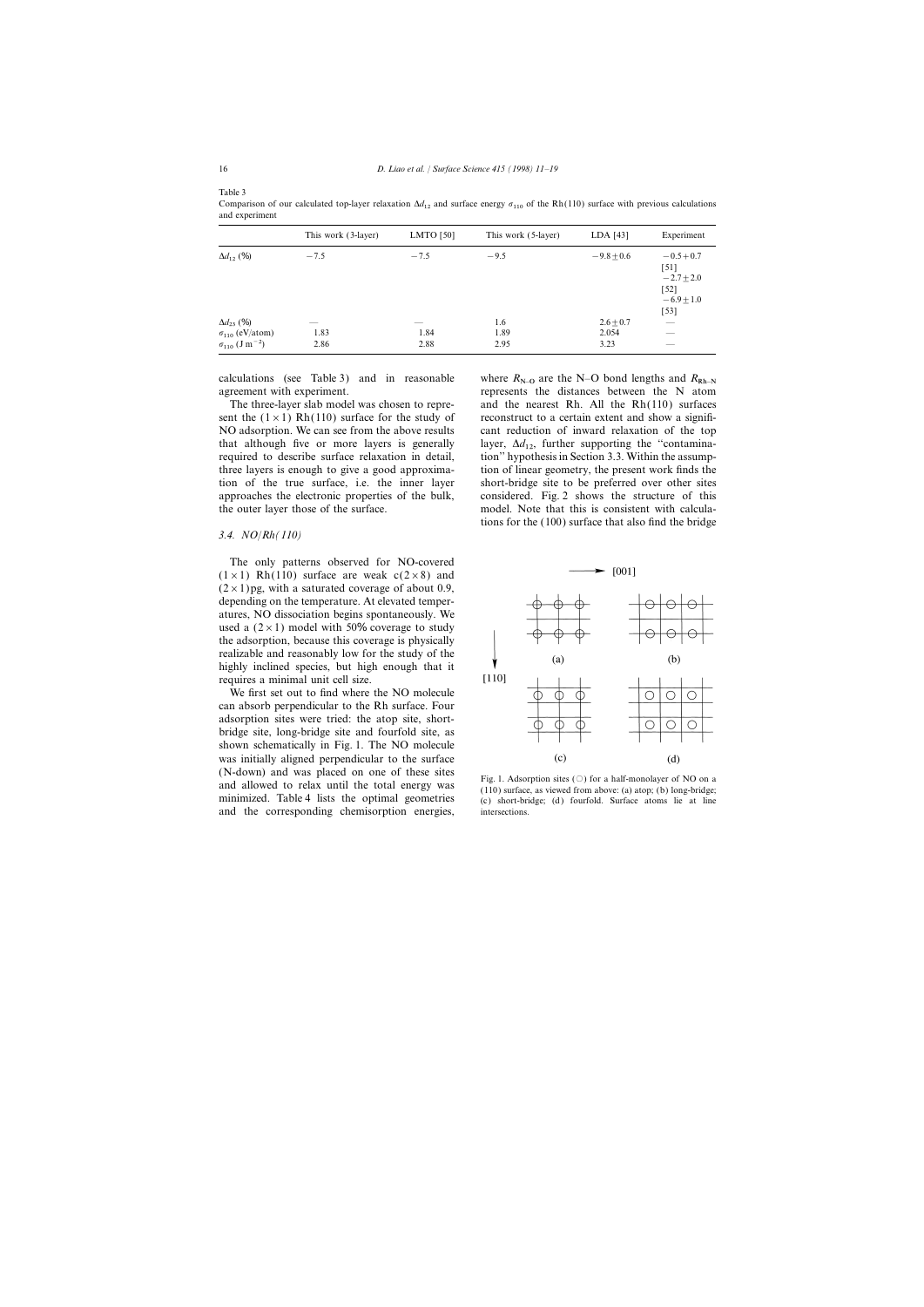| ٧ |  |  |  |
|---|--|--|--|
|---|--|--|--|

| Site               | $R_{N-0}$ (a.u.) | $R_{\text{Rh-N}}$ (a.u.)   | $\Delta E_{ad}$ (eV/molecule) | $\Delta d_{12}$ (%) |
|--------------------|------------------|----------------------------|-------------------------------|---------------------|
| Atop               | 2.215            | 3.376 $(\times 1)$         | 2.93                          | $-5.8$              |
| Short-bridge       | 2.264            | 3.654 $(x 2)$              | 3.37                          | 0.7                 |
| Long-bridge        | 2.264            | 4.123 $(x 2)$              | 2.54                          | $-0.7$              |
| Fourfold           | 2.258            | 4.995 $(x 4)$              | 1.66                          | $-2.7$              |
| Short-bridge-level | 2.321            | 3.486 $(R_{Rh-O} = 4.005)$ | 3.18                          | $-2.3$              |

Calculated optimal geometries and chemisorption energies of linear NO at four different sites on Rh(110), compared with those of highly inclined NO on the short-bridge site

site to be preferred [26]. This also agrees with the intermediate step in the reduction process.

calculated the total energies of NO/Rh(110) with a highly inclined species involved in the dissoci-(100) or (110) directions. We found that the species on the Rh(110) surface. We placed an NO energies of tilting NO are always higher and the molecule with its axis parallel to the surface over NO tends to return to the linear geometry if the bridge site and relaxed the structure. The result relaxation is allowed. This suggests that, for mod- is shown in Fig. 3. The geometry and energy are erate coverage when interactions between the NO collected in Table 4 for comparison. We can see molecules is modest, the NO does not tilt. This that both the N and the O atoms are bonded to agrees with the result of the NEXAFS experiment different substrate Rh atoms and the NO bond is [14], which found that NO does not tilt or tilts longer (2.321 a.u.) than those in other geometries. very slightly. It is also consistent with the HREEL The chemisorption energy of this structure is about experiment [13] which found no evidence for the 0.2 eV lower than the linear-on-short-bridge existence of off-normally bound NO molecules. species, but higher than all the others considered.



short-bridge site. Short-bridge site.

site assignment of the HREEL experiment [13]. Considering that for the (100) surface, experiments To determine if the NO may prefer to tilt, we  $[6,10]$  and calculations  $[6,26]$  suggest that there is the NO axis tilted 15°, 30°, and 45° in either the ation, we speculate that there could be a similar Since complete NO decomposition usually hap- We consider this metastable species as one of the pens for coverages lower than 30%, we believe that candidates of the precursor of NO dissociation, NO dissociation to adatoms  $N_{ad}$  and  $O_{ad}$  is an because upon thermal excitation and with empty sites available, this is one of the states that likely exist on the surface. Considering that the Rh(110)



Fig. 2. Structure of the NO perpendicular to the surface on the Fig. 3. Structure of the NO nearly parallel to the surface on the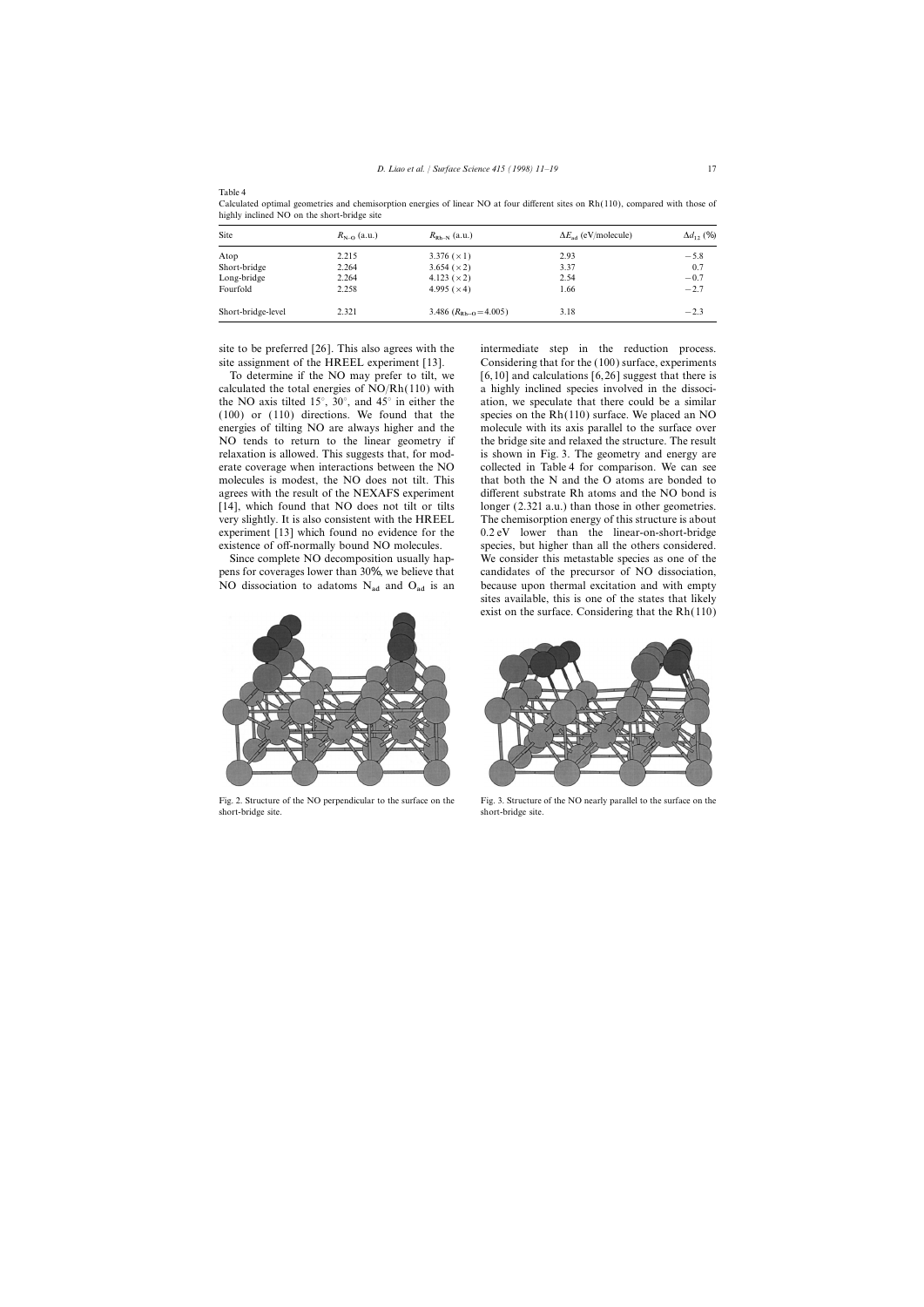surface easily reconstructs upon the influence of [12] R.J. Baird, R.C. Ku, P. Wynblatt, Surf. Sci. 97 (1980) 346. subsetimate 118 54 551 it is possible that N and/or [13] G. Cautero, C. Astaldi, P. Rudolf, M. Kiskinova, R adsorbents  $[18, 54, 55]$ , it is possible that N and/or  $\frac{[13] \text{ G. Cautero, C. Astand, P}}{[13] \text{ G. Cautero, C. Astadol, P}}$ O atoms form stronger bonds with the surface and<br>the N-O bond can be broken. Clearly, further [14] A. Morgante, D. Chetko, A. Santoni, K.C. Prince, V.R.<br>Dhanak, G. Comelli, M. Kiskinova, Surf. Sci. 285 investigation of this structure is needed. (1993) 227.

We have performed ab initio total energy calcu-<br>[17] A. Baraldi, V.R. Dhanak, G. Comelli, K.C. Prince, R. lations for NO adsorption on  $Rh(110)$ . The NO Rosei, Surf. Sci. 293 (1993) 246. is found to prefer the short-bridge site with a linear [18] A. Baraldi, V.R. Dhanak, M. Kiskinova, R. Rosei, Appl. crientation perpendicular to the surface at  $50\%$  [1974] Surf. Sci. 78 (1994) 445. orientation perpendicular to the surface at 50%<br>Surf. Sci. 78 (1994) 445.<br>[19] L.H. Dubois, P.K. Hansma, G.A. Somorjai, J. Catal. 65 coverage. This is consistent with other calculations<br>for Rh(100). Also, we find that a highly inclined<br>[20] H. Ibach, D.L. Mills, Electron Energy Loss Spectroscopy NO molecule binds strongly to the short-bridge and Surface Vibrations, Academic Press, New York, 1982. site, and may be the precursor to NO dissociation. [21] G. Pirug, H.P. Bonzel, H. Hopster, H. Ibach, J. Chem.

This work was funded by the Department of Surf. Sci. 298 (1993) 1. Energy under contract DEFG02-91ER45439. We [24] R. Raval, M.A. Harrison, S. Haq, D.A. King, Surf. Sci.<br>would like to acknowledge the National Center 294 (1993) 10. would like to acknowledge the National Center<br>for Supercomputing Applications and the [25] M. Fernández-García, J.C. Conesa, F. Illas, Surf. Sci. 280<br>University of Illinois Materials Laboratory Center [26] D.L. Vučković, S for Computation for providing computational (1990) 732. resources. We are grateful to Dr. Norman Troullier [27] T.R. Ward, R. Hoffmann, M. Shelef, Surf. Sci. 289 (IBM) for sharing his code and stimulating discus-<br>sions. We thank Dr. Rosei for helpful discussions. [28] M.-H. Tsai, K.C. Hass, Phys. Rev. B 51 (1995) 14616.<br>[29] P. Hohengberg, W. Kohn, Phys. Rev. 136 (1964) B864.

- 
- 
- 
- [37] N. Troullier, D.M. Martins, Phys. Rev. B 43 (1991) 1993.<br>C.T. Kao G.S. Blackman, M.A. Van Hove G.A. Somor- [38] L. Kleinman, D.M. Bylander, Phys. Rev. Lett. 48 (1982)
- [38] L. Kleinman, M.A. Van Hove, G.A. Somor-<br>1425. Rev. Rev. 224 (1989) 77 jai, Surf. Sci. 224 (1989) 77.<br>
15 Villarrubia W Ho J Chem Phys 87 (1987) 750 [39] X. Gonze, P. Kackell, M. Scheffler, Phys. Rev. B 41
- [6] J.S. Villarrubia, W. Ho, J. Chem. Phys. 87 (1987) 750. [39] X. Gonze, P. [31] V. Schmatloch, I. Jirka, N. Kruse, J. Chem. Phys. 100 (1990) 12264.
- [7] V. Schmatloch, I. Jirka, N. Kruse, J. Chem. Phys. 100 (1994) 8471. [40] F. Birch, J. Geophys. Res. 57 (1952) 227.
- 
- 
- 
- [11] P.A. Thiel, E.D. Williams, J.T. Yates, W.H. Weinberg, Surf. Sci. 84 (1979) 54. 346 (1996) 300.
- 
- 
- 
- [15] Y.J. Kim, S. Thevuthasan, G.S. Herman, C.H.F. Peden, S.A. Chambers, D.N. Belton, H. Permana, Surf. Sci. 359 (1996) 269. **4. Summary** [16] G. Comelli, V.R. Dhanak, N. Pangher, G. Paolucci, M.
	- Kiskinova, R. Rosei, Surf. Sci. 317 (1994) 117.
	-
	-
	-
	-
	- Phys. 71 (1979) 593.
- [22] V.R. Dhanak, G. Cautero, G. Paolucci, K.C. Prince, M. Kiskinova, R. Rosei, Chem. Phys. Lett. 188 (1992) 237.<br> **Acknowledgements Exercía Exercía Exercía Exercía Exercía Exercía Exercía Exercía Exercía Exercía Exercía Exercía E** 
	- Cvetko, V.R. Dhanak, A. Lausi, K.C. Prince, R. Rosei,
	-
	-
	-
	-
	-
	-
	- [30] W. Kohn, L.J. Sham, Phys. Rev. 140 (1965) A1133.
	- [31] D.M. Ceperley, B.J. Alder, Phys. Rev. Lett. 45 (1980) 566.
- **References** [32] J.P. Perdew, A. Zunger, Phys. Rev. B 23 (1981) 5048.
	- [33] G.S. Painter, F. Averill, Phys. Rev. B 26 (1982) 1781.
	-
- 11 K.C. Taylor, Catal. Rev. Sci. Eng. 35 (1993) 457. [34] A.M. Rappe, J.D. Joannopoulos, P.A. Bash, J. Am. Chem.<br>
22] M. Shelef, G.W. Graham, Catal. Rev. Sci. Eng. 36 [35] P.A. Serena, A. Baratoff, J.M. Soler, Phys. Rev. B
	-
	-
	-
	-
	-
- [8] M. Bowker, Q. Guo, R.W. Joyner, Surf. Sci. 257 (1991) 33. [41] P.J. Feibelman, D.R. Hamann, Surf. Sci. 234 (1990) 377.
- [9] L. DeLouise, N. Winograd, Surf. Sci. 159 (1985) 199. [42] I. Morrison, D.M. Bylander, L. Kleinman, Phys. Rev. Lett. [10] P. Ho, J.M. White, Surf. Sci. 137 (1984) 103. 71 (1993) 1083.
	-